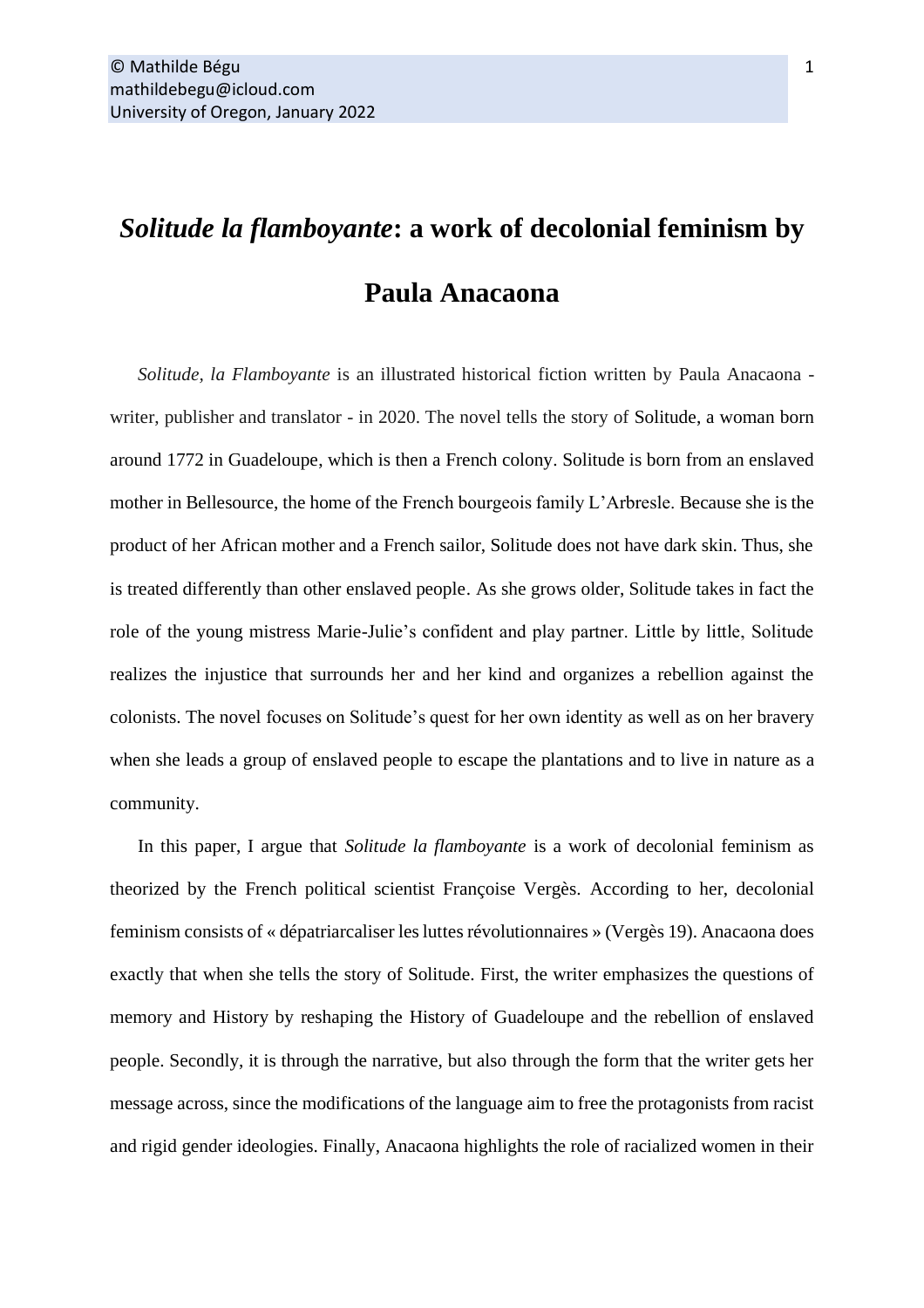own destiny, aiming to break free from the "civilizational feminism" which, according to Vergès, currently dominates feminist discourses.

*Solitude la flamboyante* reshapes the historical narrative of the colonies. Although the novel is fictional since Anacaona imagined most of Solitude's personality, it is also historical, and her existence is not to be questioned. Anacaona ensures to provide her readers with many historical facts, such as dates and official records of enslaved people. In one passage, she notes that

*"L'abolition (de 1848) concerna en Guadeloupe 87.087 esclavagisés – le chiffre est précis, car il vient des indemnités payées par l'Etat français aux propriétaires. (…) L'Etat versa donc aux colons guadeloupéens une indemnité de 470 francs par esclavagisé. Au total, les propriétaires français d'esclavagisés (de Guadeloupe, Martinique, Guyane, Saint-Louis du Sénégal, La Réunion et Madagascar) reçurent 123 millions de francs – l'équivalent de 5 milliards de tes euros aujourd'hui" (p.222)<sup>1</sup> .*

Solitude's personal story thus aligns with the story of Guadeloupe, her cherished land. After the French Revolution, the enslaved population of the Antilles starts rebelling and some of them become "Marrons" and escape the plantations to live in nature. The novel explains that

*"le marronnage affirmait la possibilité d'un futur quand ce dernier était forclos par la loi, l'Église, l'État, la culture qui proclamaient qu'il n'y avait pas d'alternative à l'esclavage, que celui-ci était aussi naturel que le jour et la nuit, que l'exclusion des Noir.e.s de l'humanité était chose naturelle ».*

<sup>&</sup>lt;sup>1</sup> The author reminds the readers of specific facts that are relevant in order to understand today's inequalities. For example. The enslaved people did not receive any financial compensation. According to the author, "*cette abolition ratée sera la base d'inégalités futures qui, plus de 150 ans plus tard, n'ont toujours pas disparu*" (p.223).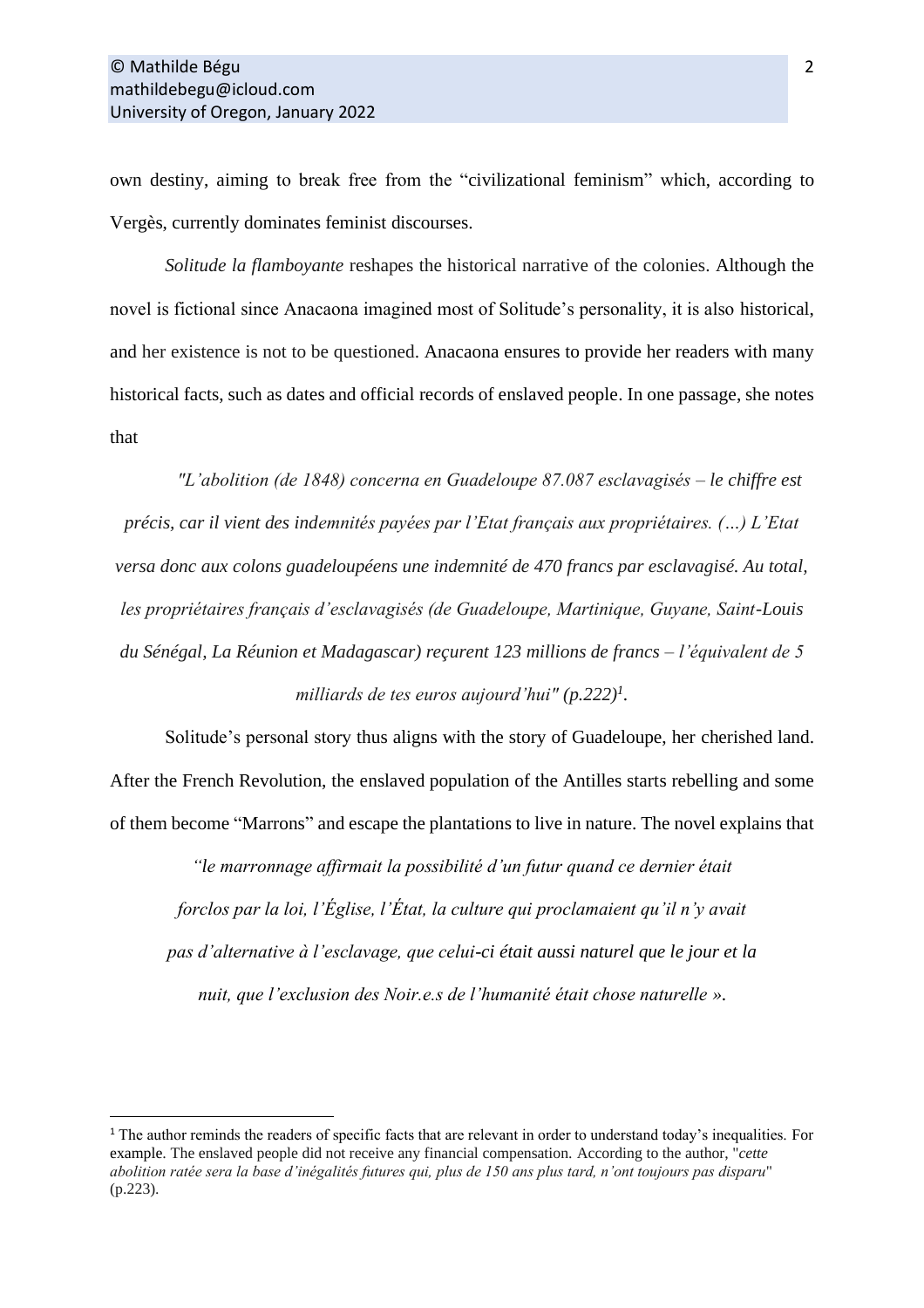On February 4<sup>th</sup> 1794, slavery is officially abolished in the colonies. However, under the reign of Napoléon Bonaparte, France reestablishes slavery in 1802. Yet, the History of slavery, and especially of the reestablishment of slavery by Napoléon is absent from most History books. In fact, the History of France is mainly told by France itself and, according to Vergès, not written in its entirety. For her, « il y a là quelque chose qui relève d'une volonté d'effacer ces peuples et leurs pays de l'analyse des conflits, des contradictions et des résistances » (Vergès 18). Thus, Europe choses to erase and to ignore certain aspects of colonization and enslavement, in particular anti-racist and decolonial fights.

By referencing undeniable historical facts, Anacaona reshapes the narrative since the story is told by an enslaved woman, who, so far, have always been spoken for. Moreover, the novel reclaims the organized and peaceful rebellion led by the enslaved people of Guadeloupe. On page 128, the repetition of names humanizes the rebels and highlights their individuality<sup>2</sup>. Alongside the visual repetition of a pair of broken handcuffs<sup>3</sup>, Anacaona insists that « les Esclavagisés n'ont pas été libérés – à la voix passive. *Nous nous sommes libérés*. L'abolition a été *collective* » (222). Anacaona thus alters the narrative by making enslaved people active in their liberation rather than passive. Additionally, she corrects the misusage of the term "Indiens" to refer to the indigenous people of Guadeloupe when Solitude confesses: "Je devrais même pas les appeler Indiens, eux ils s'appellent Kalinagos" (75). According to Vergès,

*« les féminismes de politique décoloniale s'inscrivent dans le long mouvement de réappropriation scientifique et philosophique qui révise le récit européen du* 

 $2 \times$  Nous étions une multitude redécouvrant avec fierté notre négritude. [...] Henriette, Jeanne, Virginie, Marguerite, Thérèse, Anne, Joséphine, Sophie, Marie, Benoîte, Jacqueline, Maire-Josèphe, Geneviève, Lucie… Emmanuel, Paul, Eucharistie, François, Joseph, Baptiste, Jésus, Pierre, Jean, Christophe, Matthieu, Jacques, Luc, Jean-Baptiste, Jules, Germain, Ferdinand, Edme, Georges, Marcel, Denis, Fernand, Auguste, Gabriel, Lucien, Clovis… Et les enfants Rosalie, Amaury, Camille, Augustin, Marie… » (p.128)

<sup>3</sup> The illustration appears twenty times between pages 128 and 221.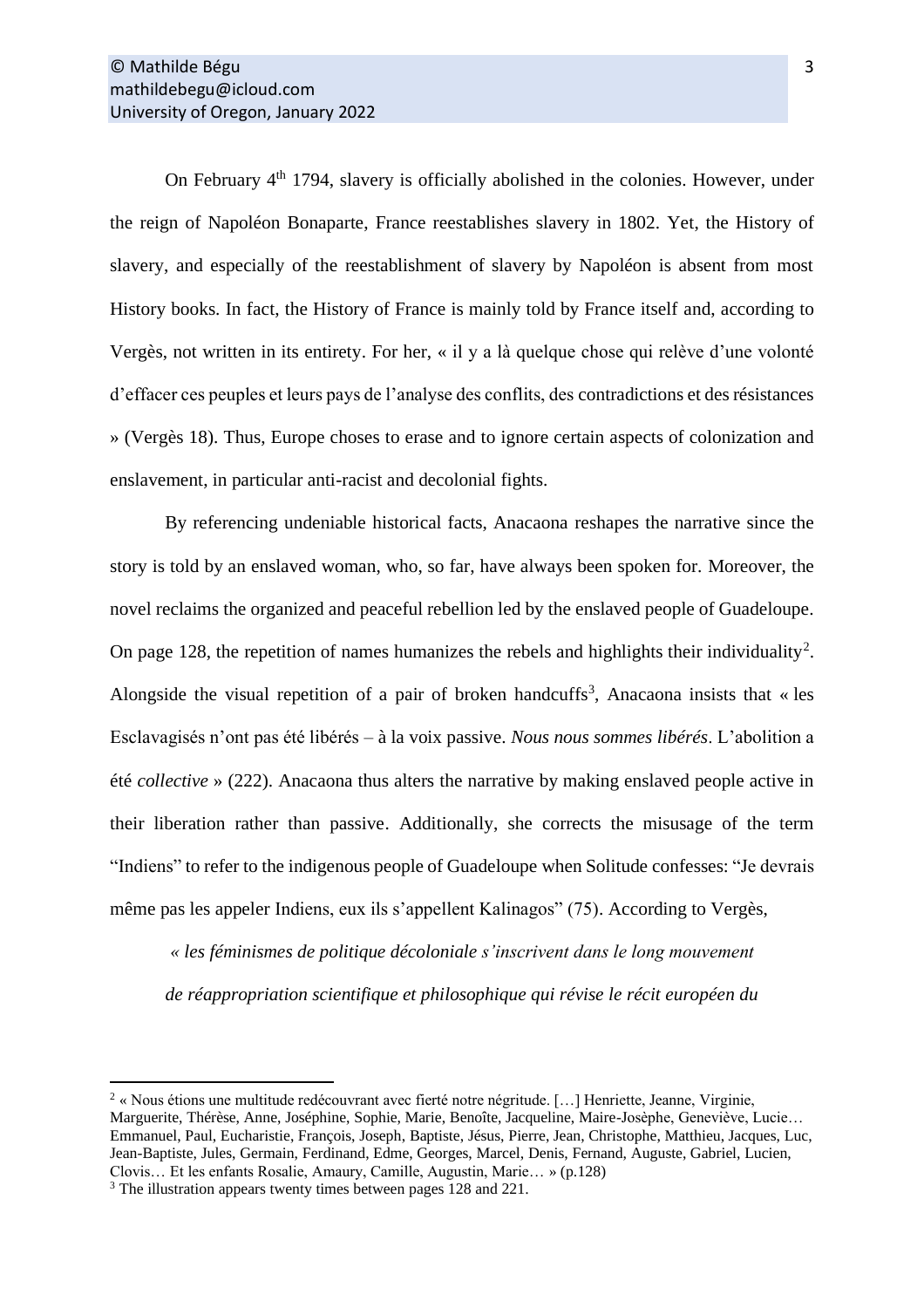*monde. Ils contestent l'économie-idéologie du manque, cette idéologie occidentale-patriarcale qui a fait des femmes, des Noir.e.s, des peuples autochtones, des peuples d'Asie et d'Afrique des êtres inférieurs marqués par l'absence de raison, de beauté, ou d'un esprit naturellement apte à la découverte scientifique et technique. »* (Vergès, 24).

On the contrary, the novel insists on the multiple skills and cleverness that the enslaved people demonstrate in their quest for freedom. Additionally, the writer uses the term "la Révolution" (151) to refer to the enslaved people's rebellion. The narrator Solitude declares:

*"Il était temps que les bourgeois qui emplissent les coffres de la nation se rebellent contre les aristocrates, qui ne lèvent pas le petit doigt. La situation est la même ici : les planteurs ne font rien et ce sont nous qui tenons* 

*l'économie à bout de bras !* » (113)

Thus, Anacaona elevates the status of the enslaved people of Guadeloupe and ennobles their rebellion by comparing it with the French Revolution. Until then, the latter was glorified while the first one was ignored.

In addition to legitimizing the enslaved people's rebellion through the narrative, Anacaona also liberates her protagonists through the language that she uses. French grammar and lexicon can sometimes still illustrate colonial and patriarchal ideologies. When writing or translating novels or essays on the topics of decolonization or feminism, some authors struggle to express gender fluidity or to break free from power relations. In *Solitude la flamboyante*, the language is decolonial. First, Anacaona uses the word "esclavagisé" rather than the word "esclave". If the latter is used, it starts with a capital letter. Anacaona even sheds light on the process of reforming the language when the group of enslaved people votes to adopt a new noun that would best describe them on page 185. Replacing the word "esclave", that suggests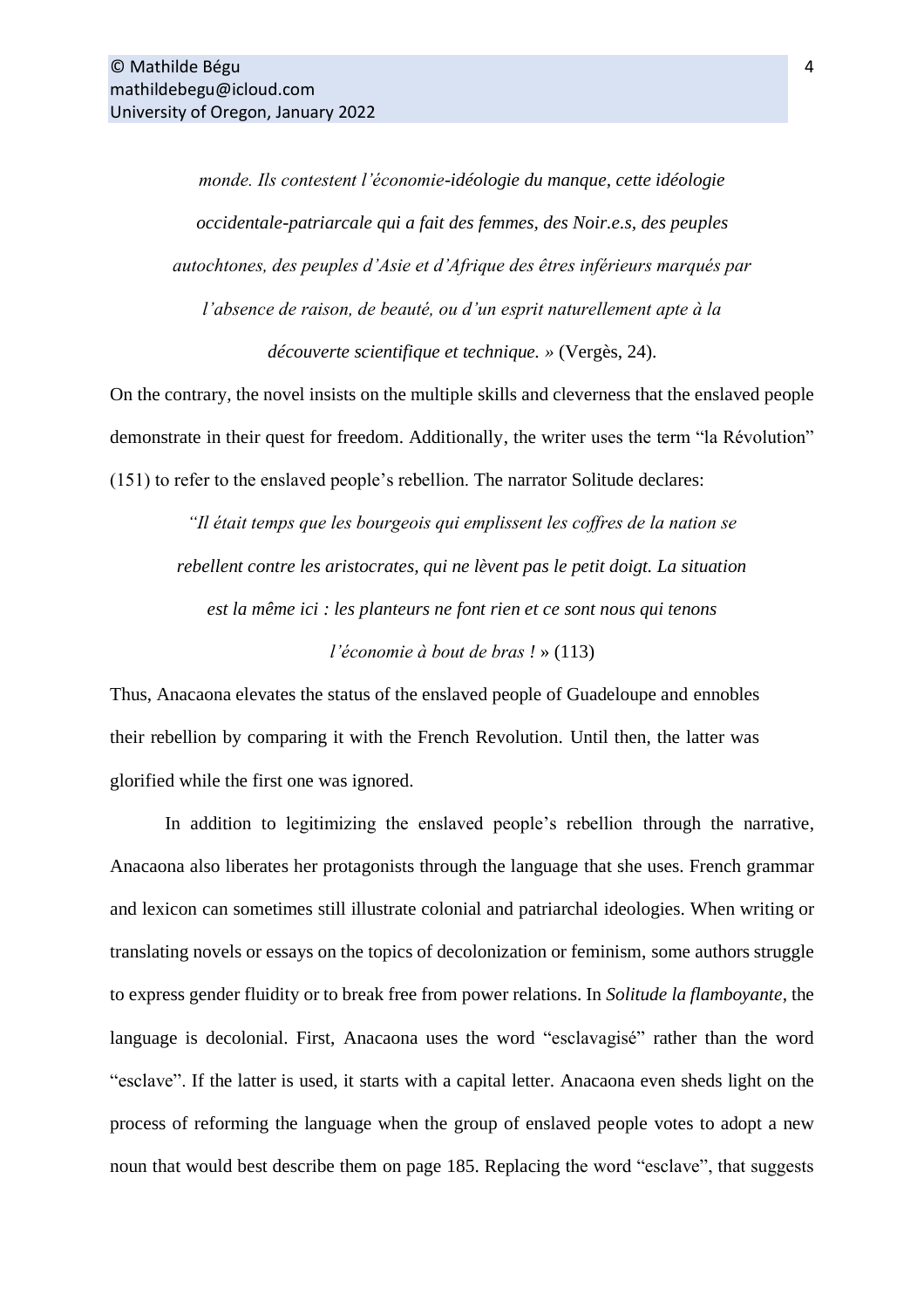the natural identity of a person, by the word "esclavagisé" deconstructs a vocabulary which is associated with ideologies of power, and from which the decolonial literature aims to break away. The passive voice denounces the process of objectification that the colonists perpetuated on African peoples. Similarly, the term "mûlatresse" is used throughout the novel to refer to the main character. Because the mule comes from a horse and a female donkey, this term was used by the colonists to refer to enslaved people that were born from an enslaved parent and a White parent. The term is obviously pejorative since it compares a human being to an animal. Moreover, it refers to sterility, thus taking away Solitude's feminine identity, since the colonists thought that the mixing of bloods made individuals sterile. At the beginning of the novel, the narrator states: " la mulâtresse Solitude… C'est ainsi qu'elle est passée à la postérité. Mais tu ne m'entendras jamais l'appeler ainsi » (13). Solitude is in fact represented pregnant on the cover of the book, thus contradicting her pejorative notoriety. Finally, the writer embraces the "accord de majorité" in a particular occurrence: "nous étions arrivées" (180). As she justifies in a foot note, she uses the feminine agreement because the group is composed mostly of women. Therefore, Anacaona reforms the French language as a tool of empowerment in order to break free from patriarchal and racist ideologies.

Anacaona also highlights the role of racialized women in their own destiny, aiming to break free from a civilizational feminism which, according to Vergès, currently dominates feminist discourses. As the political scientist argues,

*"si le féminisme reste fondé sur la division entre femmes et hommes (une division qui précède l'esclavage), mais qu'il n'analyse pas comment esclavage, colonialisme et impéralisme agissent sur cette division […], ce féminisme est alors raciste"* (Vergès 31).

First, women in the novel are at the center stage. Anacaona makes Solitude the narrator of her own story, giving her a voice while she has previously always been spoken for. Moreover,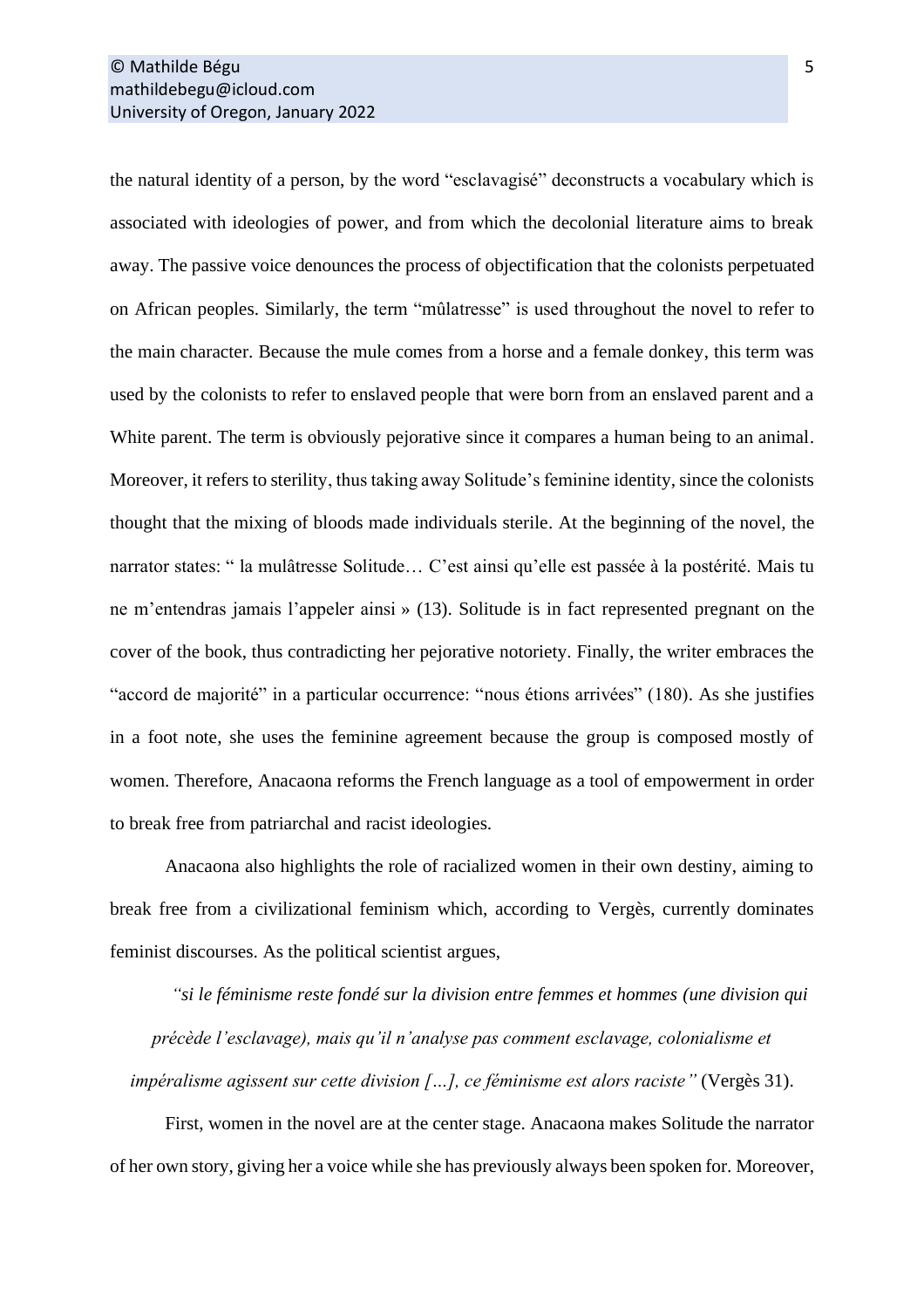the author adds another narrator to her story: Anacaona, the princess of Haiti who reigned when the first colonizers arrived on the island in 1492. She was the first woman to lead the resistance movement among the enslaved people while resisting colonization. The author published the story of that princess in  $2019<sup>4</sup>$  and even took that pseudonym for herself and her publishing house as a gesture to prone self-definition and a space of freedom. As the omniscient narrator in the story, princess Anacaona is ubiquitous (« je voyais » (94), « en le voyant » (195), « en l'entendant » (195) and watches over all of the enslaved people who came after her, including Solitude, but also including Ana-Maria and her daughter Marie-Julie, Solitude's mistresses. Indeed, it is through the princess Anacaona's observations that the reader has access to the women's secret feelings towards enslavement. Ana-Maria and Marie-Julie are in fact the only White characters to feel guilt and empathy towards the African populations. This contrasts with Edmond, the master and husband who beats his wife and only thinks about his own interests and profits. However, although Ana-Maria's condition is considered inferior and submissive to her husband, she is clearly not enslaved. This sharp contrast between Solitude and her mistress refutes the discourse of many women in the European literature of the eighteenth century, who compare their feminine condition to enslavement, thus negating the experience of people in the colonies. Moreover, anti-slavery narratives from the age of enlightenment aim to show that « sans la femme blanche, pas de liberté<sup>5</sup>" (Vergès 47). White women proclaim themselves as the saviors of the « others », suggesting that the latter are uncivilized. Although Ana-Maria and Marie-Julie are aware and sensitive to Solitude's cause since they understand the inhumanity of enslavement, they do not participate in her freedom. On the contrary, they admire Solitude

<sup>4</sup> Anacaona, Paula and Amaral, Claudia. *1492, Anacaona l'insurgée des Caraïbes.* Paris, Anacaona Éditions, 2019

<sup>5</sup> Vergès gives as an example the character Sophie who frees an enslaved couple in *Zamore and Mirza* written by Olympe de Gouges in 1784.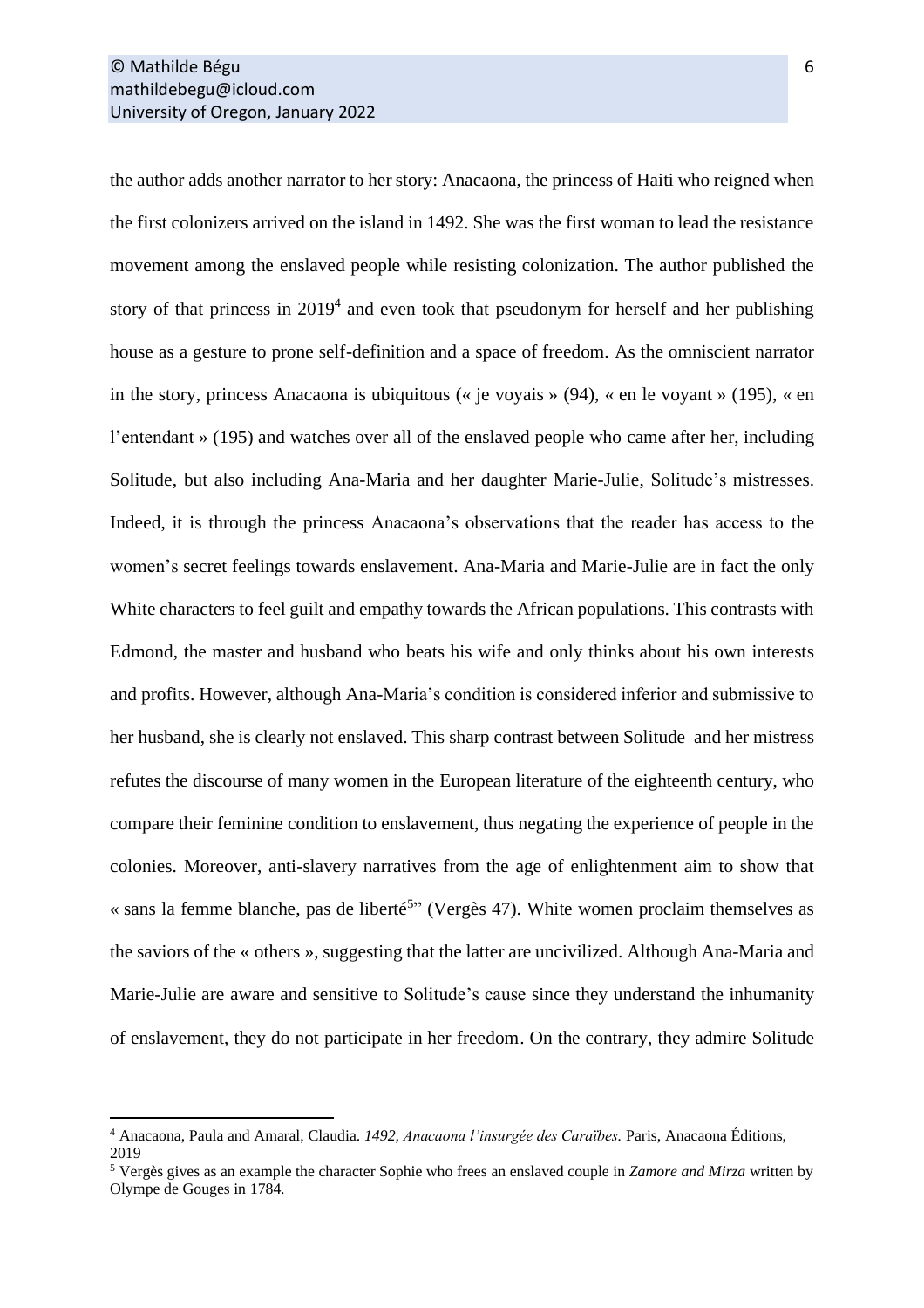for gaining it herself. Thus, Anacaona moves away from a civilizational feminism, whose mission is defined by Vergès as "d'imposer au nom d'une idéologie des droits des femmes une pensée unique qui contribue à la perpétuation d'une domination de classe, de genre et de race » (12). Anacaona tells the story of Solitude directly, without going through an intermediary. Although the princess Anacaona is the first narrator, she states:

*« Il est temps de laisser parler Solitude. Je comprends son souhait que personne ne raconte son histoire à sa place »* (23).

To conclude, *Solitude la flamboyante* is a completely decolonial novel in which Anacaona reforms the History of Guadeloupe and its people by stating historical facts and by highlighting the active role of the enslaved population in its liberation. Anacaona also plays with the French language in order to free colonized people from racist or gender rigid ideologies still perpetuated today. At last, the novel emphasizes the role of enslaved women in their own liberation, breaking free from the idea that they need European women to gain their freedom. According to Vergès,

*« réécrire l'histoire des femmes, c'est suivre le chemin ouvert aux États-Unis, en Amérique centrale et du Sud, en Afrique, en Asie, et dans le monde arabe, pour mettre au jour* 

*les contributions des femmes indigènes, des femmes noires, des femmes colonisées, des* 

*féminismes antiracistes et anticoloniaux »* (Vergès 98).

The consequences of History are serious, which is why it is important for racialized people today to transmit knowledge of ancestors throughout stories, just like princess Anacaona does in the novel. This process allows the new generation of readers in 2020 to fill in the gaps that the Western-patriarchal ideology has intentionally constructed.